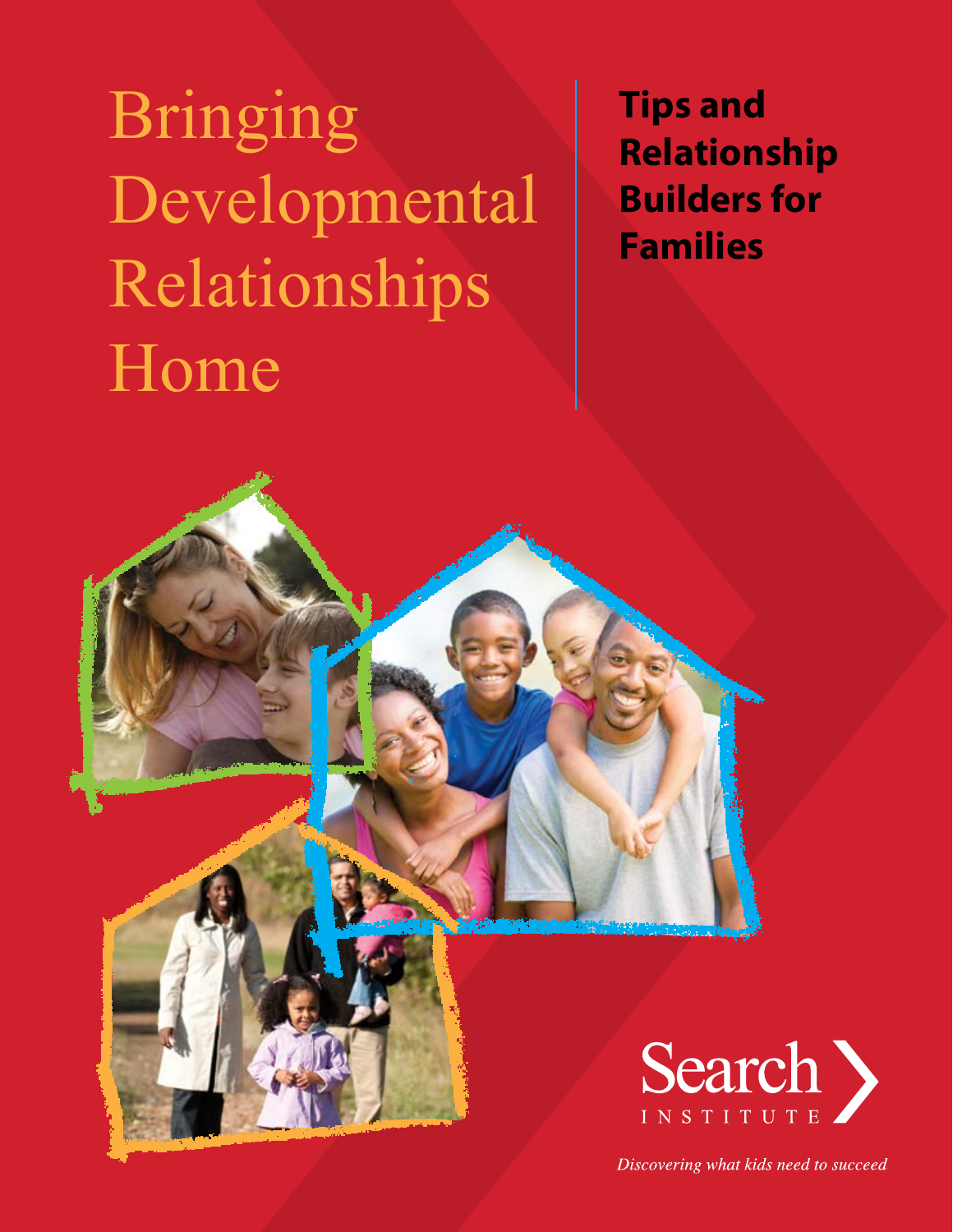# **Bringing Developmental Relationships Home: Tips and Relationship Builders**

*Every family can strengthen developmental relationships. This section offers everyday ideas and activities parenting adults can use to build developmental relationships in their families.* 

The research of Search Institute and others shows<br>single children on a path of self-fulfillment and<br>success in life. Family members do this through the<br>average that when parenting adults consistently take the kinds<br>average very family has and can build relationships that guide children on a path of self-fulfillment and success in life. Family members do this through the everyday ways they interact with, care for, and invest in our relationships in our families.

Search Institute, a national applied-research organization, has been asking parents and kids about their relationships. What are they like? Why do they matter? What makes a difference?

# **Developmental relationships**

Out of this research grew the framework of developmental relationships (Display 1). It identifies a total of five essential actions and twenty action steps that you can use as a parent in your relationships to help your children grow up well. Many relationships can include these actions. They are foundational to family life.

When we asked 1,085 parenting adults of 3 to 13 year olds from across the United States about these different actions, we found that some are quite common. Most parents said they Express Care, Challenge Growth, and Provide Support in their relationships with their

kids. However, fewer than half said they Share Power and Expand Possibility. (The specific survey results are included with the activities that follow.)

The good news is that all types of families from all kinds of backgrounds can—and do—build developmental relationships. So don't be surprised if you already do many things in the developmental relationships framework. But there are probably things you could do more often or more intentionally. And others may be new ideas you want to try as you work to help your children grow up well.

# **Why do these actions matter?**



**Visit www.keepconnected.info Keep Connected** is Search Institute's website for families, to find quizzes, conversation starters, activities, and other tools to strengthen developmental relationships in your family.

For more information on Search Institute's studies of developmental relationships in the lives of young people, please visit our web site at **www.searchi[nstitute.org.](https://www.search-institute.org/)**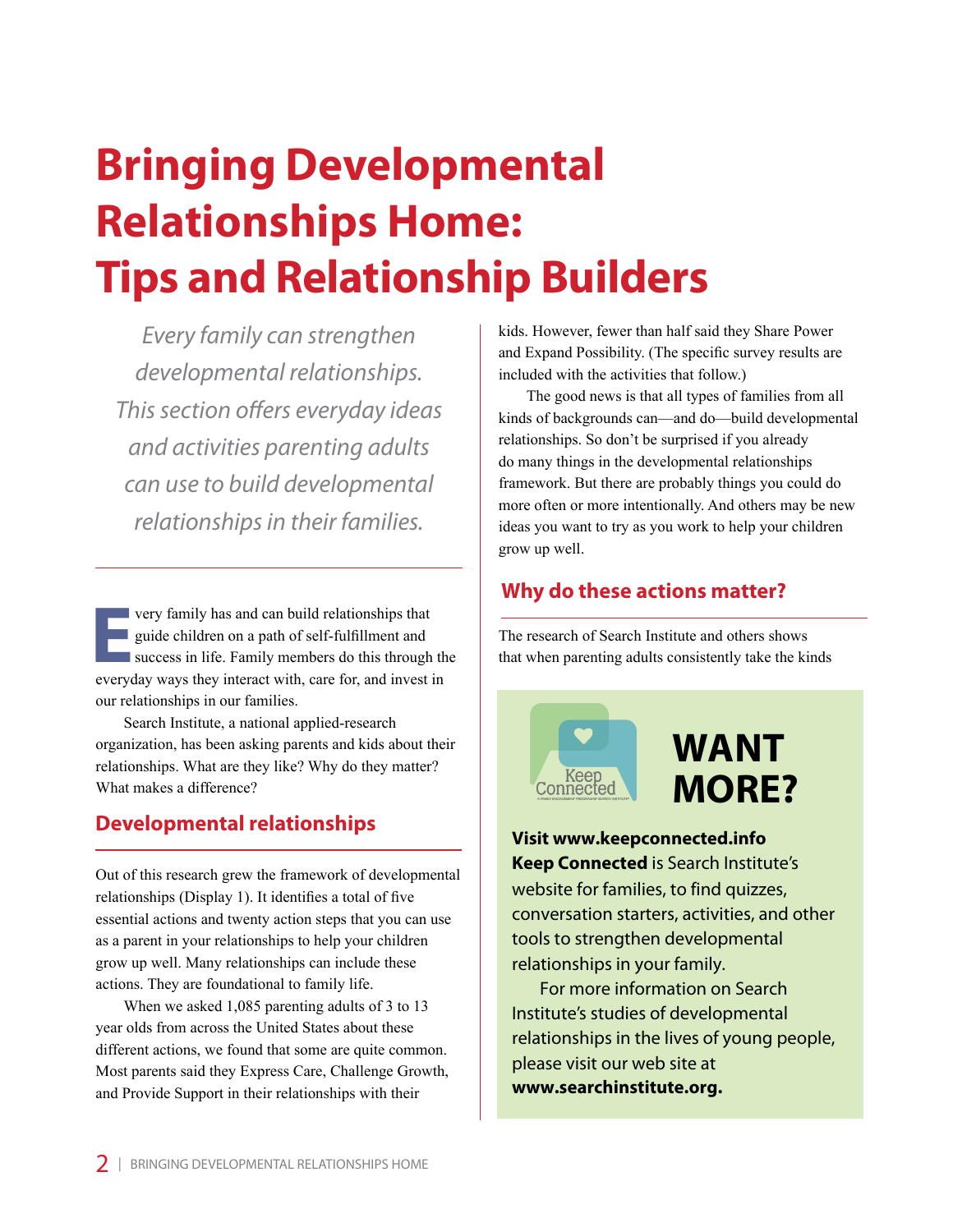#### Display 1

### **Search Institute's developmental relationships framework**

This framework of developmental relationships identifies five essential actions supported by twenty action steps that contribute to young people developing a group of key character strengths. Each action is bidirectional, with each person interacting with and influencing the other. For the purpose of clarity, however, the framework is expressed below from the perspective of one young person in a developmental relationship.

#### **Express Care: Show that you like me and want the best for me.**

- **Listen—**Pay attention when you are with me.
- **Be Warm—**Let me know that you like being with me and express positive feelings toward me.
- **Invest—**Commit time and energy to doing things for and with me.
- **Show Interest—**Make it a priority to understand who I am and what I care about.
- **Be Dependable—**Be someone I can count on and trust.

#### **Challenge Growth: Insist that I try to continuously improve.**

- **Inspire—**Help me see future possibilities for myself.
- **Expect—**Make it clear that you want me to live up to my potential.
- **Stretch—**Recognize my thoughts and abilities while also pushing me to go a bit further.
- **Limit—**Hold me accountable for appropriate boundaries and rules.

#### **Provide Support: Help me complete tasks and achieve goals.**

- **Encourage—**Praise my efforts and achievements.
- **Guide—**Provide practical assistance and feedback to help me learn.
- **Model—**Be an example I can learn from and admire.
- **Advocate—**Stand up for me when I need it.

#### **Share Power: Hear my voice and let me share in making decisions.**

- **Respect—**Take me seriously and treat me fairly.
- **Negotiate—**Give me a voice in making decisions that affect me.
- **Respond—**Understand and adjust to my needs, interests, and abilities.
- **Collaborate—**Work with me to accomplish goals and solve problems.

#### **Expand Possibility: Expand my horizons and connect me to opportunities.**

- **Explore—**Expose me to new ideas, experiences, and places.
- **Connect—**Introduce me to people who can help me grow.
- **Navigate—**Help me work through barriers that could stop me from achieving my goals.

Copyright © 2015 Search Institute, Minneapolis, MN. www.search-institute.org. May be reproduced for nonprofit, educational use.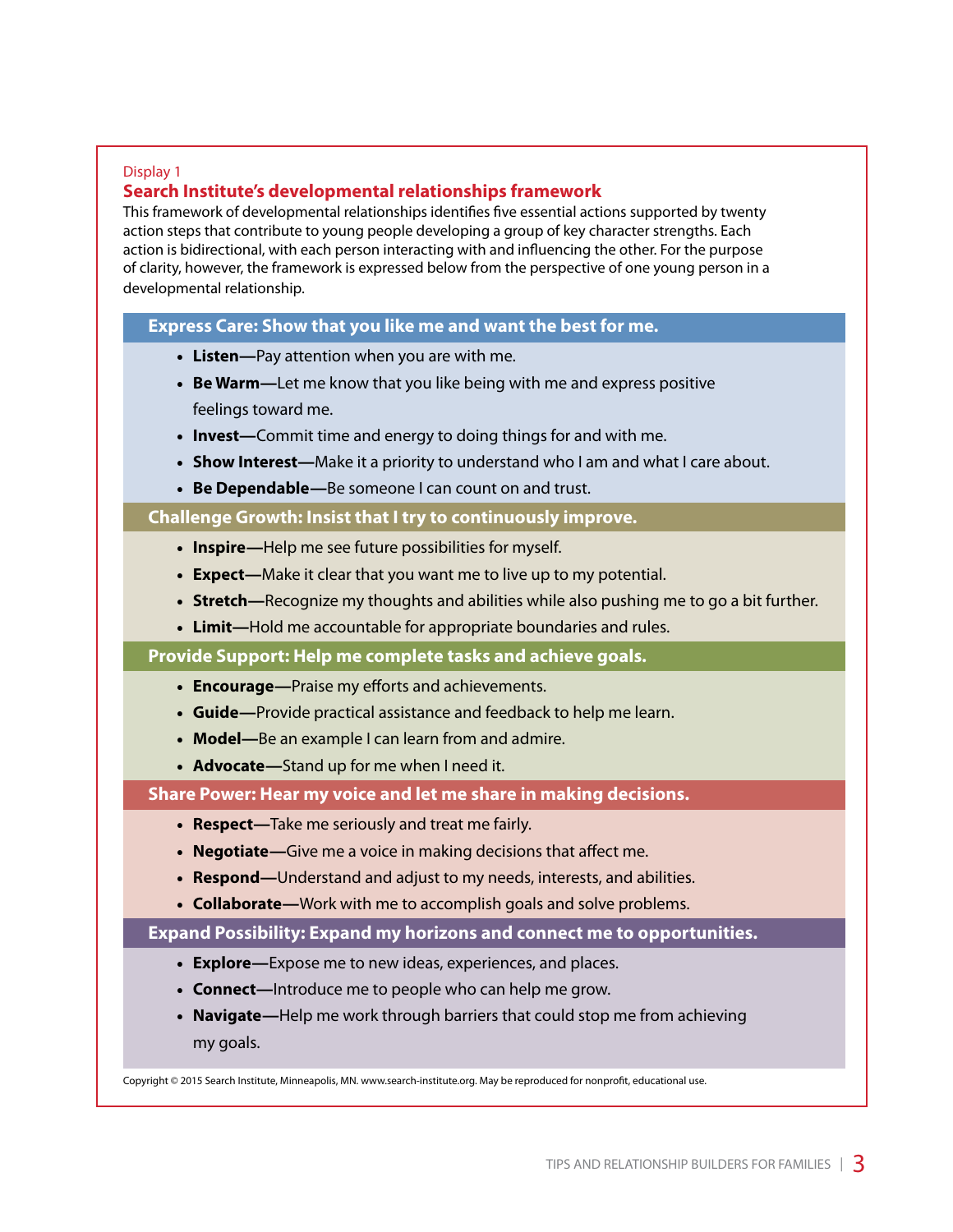of relationship-building actions described in the developmental relationships framework, their children are more likely to develop key character strengths. (See Display 2.) They are more responsible, have a greater sense of purpose, are more caring, set goals for themselves, and are more engaged in learning.

#### **What you can do**

It's one thing to see and agree to a list of actions that are part of a developmental relationship. It's another thing to focus on strengthening a relationship. The following pages provide a variety of tips and activities you can use in your family to be more intentional in how you build developmental relationships. Doing so not only can help your children learn and thrive, but it can also be fun.

#### Display 2 **Predicting young people's character strengths**

Developmental relationships in families play a powerful role in children's growth. Based on analyses of the association between overall developmental relationships and a composite measure of character strengths, developmental relationships in families contribute 42% of the difference in parents' reports of key character strengths. Demographics such as income, race or ethnicity, and family composition contribute 4% of the variance.



## **Using these ideas and activities**

The tips and relationship-building activities on the following pages are intended to help you strengthen relationships in your family. In general, the tips are parenting practices that can be used many times. In contrast, most of the Relationship Builders are one-time activities that get you started with some new ways to strengthen developmental relationships together.

All of the tips and activities are organized around the five essential actions for creating and sustaining developmental relationships. These tips and activities were designed for use with children between ages 3 and 13 the same ages that are the focus of the Search Institute study. Feel free to adapt the strategies to meet the needs of your children.

Trying the tips and activities suggested here will not by themselves transform your relationship with your children. Authentic and powerful relationships take time. But using these ideas can help you become more intentional about building the kinds of relationships that have emerged through Search Institute's research.

You may be using many of these approaches already. When we interviewed diverse groups of parents across the country, however, many of them told us that they were not regularly doing many of these things and that they would welcome a simple list they could use to try them out.

#### **How to get started**

In Display 3, you'll find a Developmental Relationships Checklist. Have each family member complete the checklist separately, then compare notes. Talk about areas where there are differences between how family members view your relationships.

Notice, appreciate, and celebrate the strengths you see. Identify the challenges you want to work on together. Then try some of the ideas and relationship-building activities that follow.

Planning ahead and taking time to do activities may seem a bit awkward at first if that is not the way you have previously interacted with your children. If you want to enhance your family relationships, however, stretching yourself to try some new things can really pay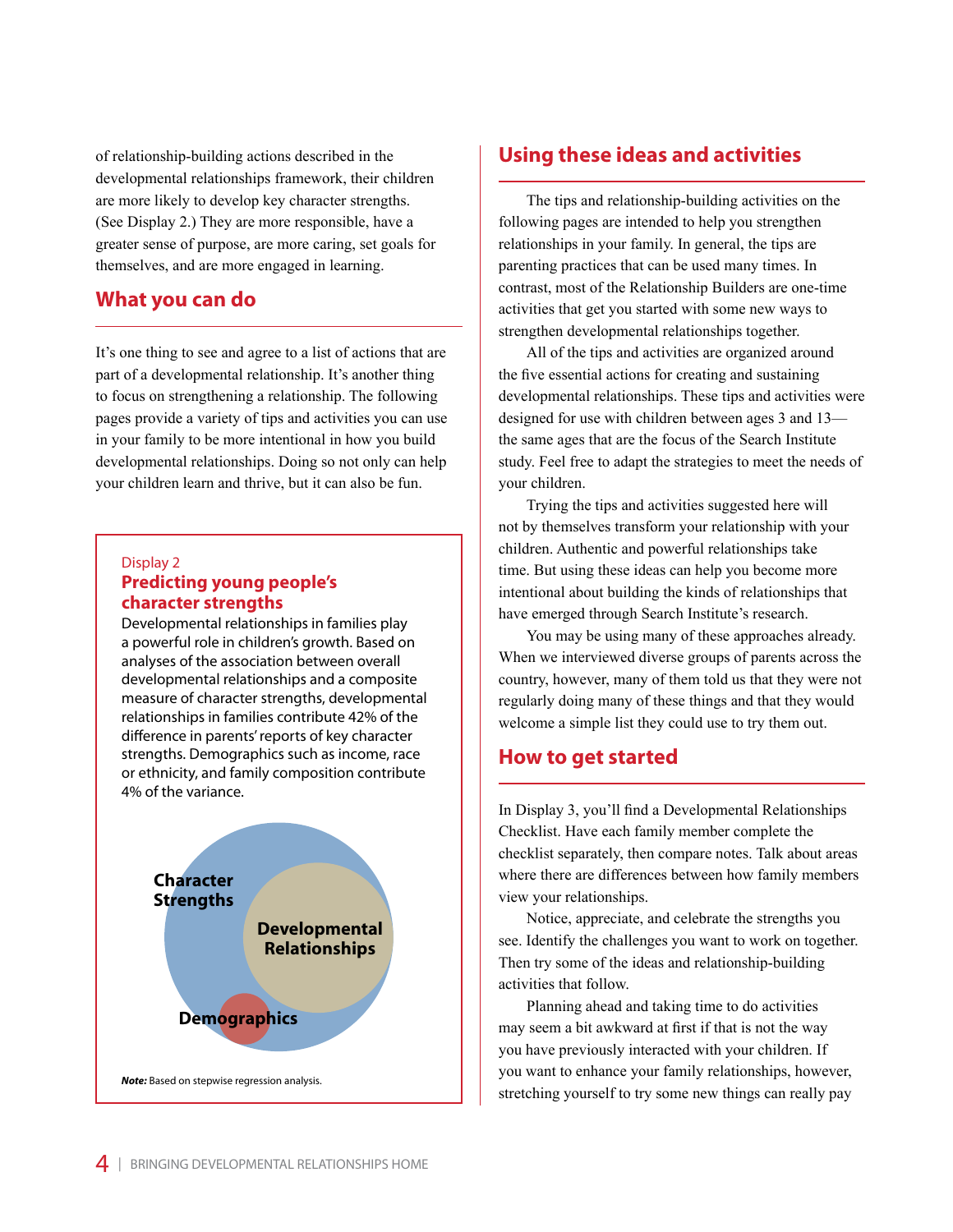#### Display 3

## **A developmental relationships checklist for your family**

Checkmark each action that you think is consistently true about your family. (This is a discussion starter and a self-reflection tool, not a formal assessment.)

| Express Care: Show that you like me and want the best for me.                  |                      |  |  |  |
|--------------------------------------------------------------------------------|----------------------|--|--|--|
| We pay attention when we are together.                                         | <b>Listen</b>        |  |  |  |
| We like being together. We express positive feelings to each other.            | <b>Be warm</b>       |  |  |  |
| We commit time and energy to doing things for and with each other.             | <b>Invest</b>        |  |  |  |
| We make it a priority to understand who each other is and what we              | <b>Show interest</b> |  |  |  |
| care about.                                                                    |                      |  |  |  |
| We can count on and trust each other.                                          | <b>Be dependable</b> |  |  |  |
| <b>Challenge Growth: Insist that I try to continuously improve.</b>            |                      |  |  |  |
| We help each other see future possibilities for ourselves.                     | <b>Inspire</b>       |  |  |  |
| We make it clear that we want each other to live up to our potential.          | <b>Expect</b>        |  |  |  |
| We recognize each other's thoughts and abilities while also pushing            | <b>Stretch</b>       |  |  |  |
| each other to go a bit further.                                                |                      |  |  |  |
| We hold each other accountable to appropriate boundaries and rules.            | Limit                |  |  |  |
| Provide Support: Help me complete tasks and achieve goals.                     |                      |  |  |  |
| We praise each other's efforts and achievements.                               | <b>Encourage</b>     |  |  |  |
| We provide practical assistance and feedback to help each other learn.         | <b>Guide</b>         |  |  |  |
| We try to be examples that each other can learn from and admire.               | <b>Model</b>         |  |  |  |
| We stand up for each other when we need it.                                    | <b>Advocate</b>      |  |  |  |
| Share Power: Hear my voice and let me share in making decisions.               |                      |  |  |  |
| We take each other seriously and treat each other fairly.                      | <b>Respect</b>       |  |  |  |
| Each of us has a say in making decisions that affect us.                       | <b>Negotiate</b>     |  |  |  |
| We understand and adjust to each other's needs, interests, and abilities.      | <b>Respond</b>       |  |  |  |
| We work together to accomplish goals and solve problems.                       | <b>Collaborate</b>   |  |  |  |
| <b>Expand Possibility: Expand my horizons and connect me to opportunities.</b> |                      |  |  |  |
| We expose each to new ideas, experiences, and places.                          | <b>Explore</b>       |  |  |  |
| We introduce each to people who can help us grow.                              | <b>Connect</b>       |  |  |  |
| We help each other work through barriers that could stop one of us             |                      |  |  |  |
| from achieving our goals.                                                      | <b>Navigate</b>      |  |  |  |
|                                                                                |                      |  |  |  |

Copyright © 2015 Search Institute, Minneapolis, MN. www.search-institute.org. May be reproduced for nonprofit, educational use.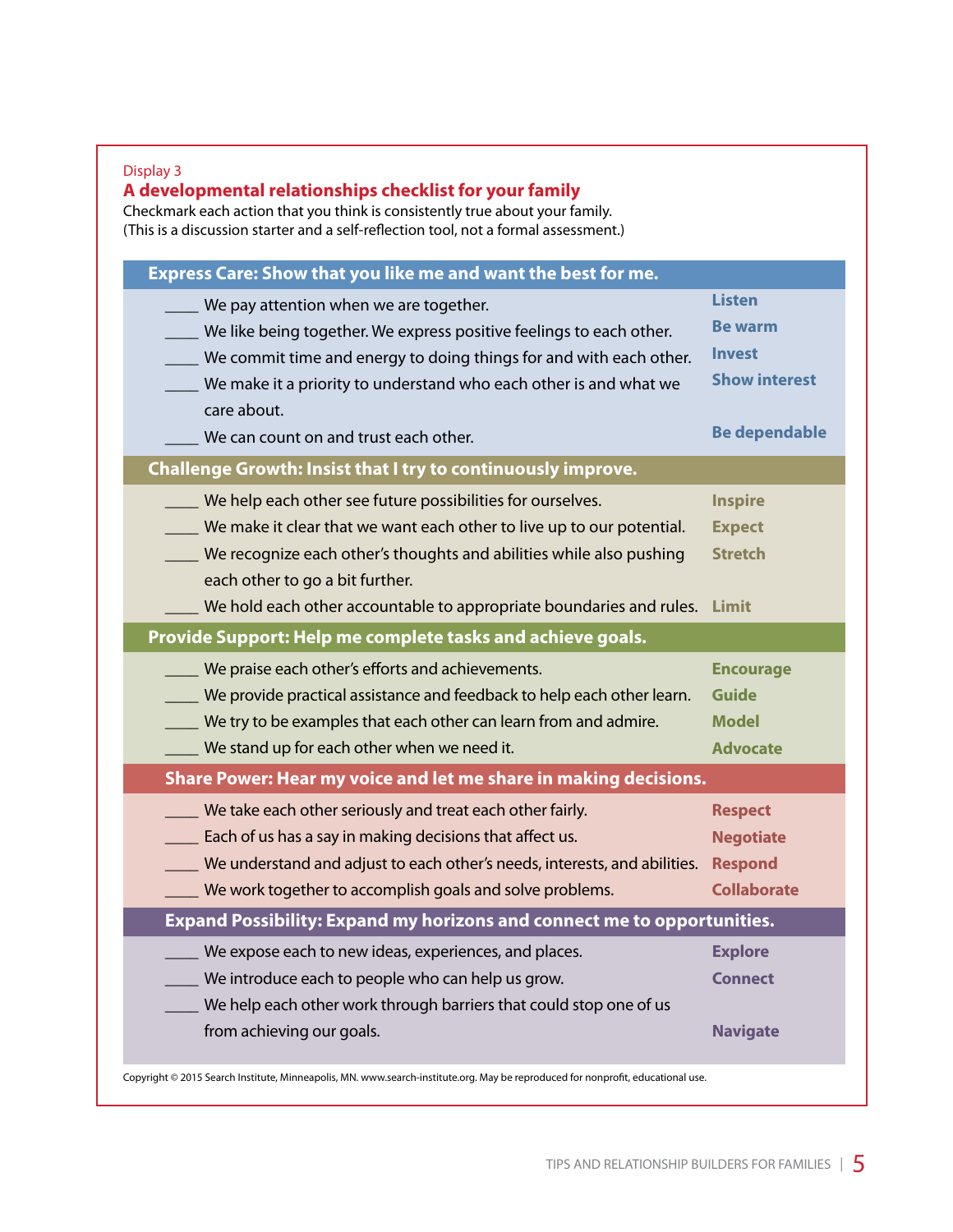off. Like many things in life, practice is essential for improvement.

As you try activities keep track of what you do and how it goes, using a form in Display 4.

## **Express care**

*"I listen. And I believe in him just as much as he believes in me. So I try to support him by being interested in what he likes, and trying it out."*

Expressing care is the foundation of relationships. When we express care to our children, we show them that we like them and want the best for them. We show our kids that we care by how we listen, show warmth, invest time and energy, and are someone they can count on. Try these ideas and activities to expand how you express care in your family.

#### **Tips for expressing care**

• When you see your child for the first time in a while (such as after waking up in the morning or coming home from school), ask how he or she is doing. Do not, however, use the phrase "How are

#### **Express care: Parents' perspectives**

Percentage of parenting adults who report strength in each action that expresses care in their relationship with their child.



you doing?" as another way to say hello without expecting or wanting an answer in return. Instead, ask it as a genuine question, listen to or probe for

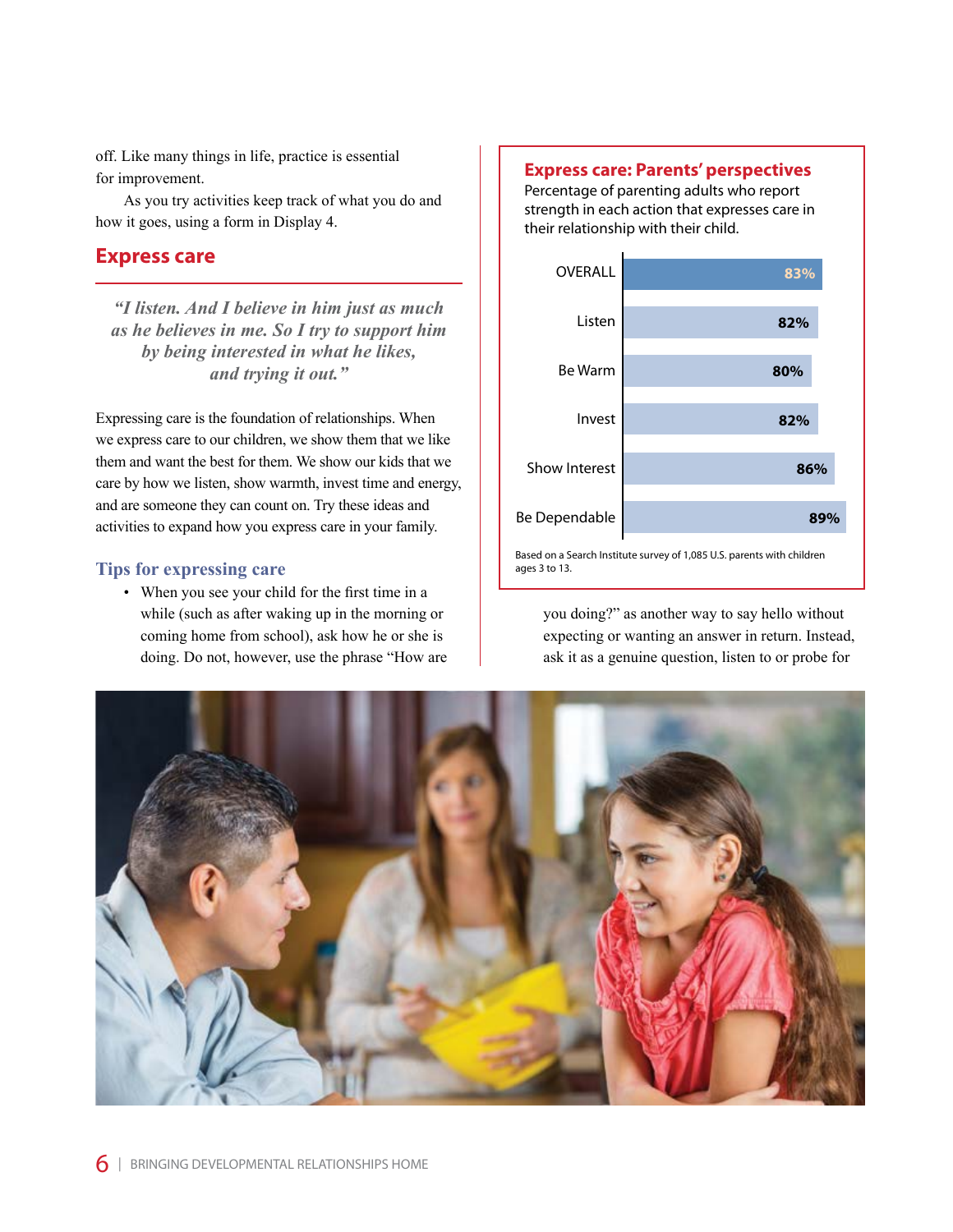

an answer, and then ask a follow-up question or make a comment that lets your child know that you really heard what he or she had to say.

- Focus attention on your child when he or she is talking about things that are important to her or him. Put away the smartphone.
- Show interest in each other's *sparks*, which are deep interests or abilities that tap into your deepest passions. Support each other in exploring and developing these interests or passions.
- Have fun when you're together. Smile. Laugh. Never hesitate to be silly with your younger child (that's not always true with teenagers).
- Ask follow-up questions so both you and your child know you're listening to each other.
- When your child tells you about something he or she cares about or shows you something he or she has made or done, ask to know or to see more about it. Go beyond nodding or saying "great job" to ask what he or she is interested in or proud of.
- Find satisfaction in doing things for your child, even if those things aren't important to you.
- Make an effort to understand your child's point of view when he or she shares ideas or opinions.
- When your child tells you that he or she is struggling with or wondering about something, find opportunities to check in to see how things are going before your son or daughter raises the issue again.
- When your child says he or she has a problem, try not to immediately jump to offering a solution. Focus on understanding and empathizing first, and then see if your child has any ideas about a solution before you offer your ideas.
- Do what you say you will do with your child. When you can't, apologize.
- Participate in your child's imaginary world, whether that means becoming a character or imagining you are in another place. Convey enthusiasm for the world your child has created in her or his head.

#### **Relationship builder 1: Unplug and focus**

Select a period of time during which you will pay attention only to your child and will avoid even glances at your phone, television, computer, or other distractions. This might be harder than you think!

Choose a time period that will be noticeable for your child and something of a challenge for you, whether that means half an hour or half a day. Don't tell your child that you are intentionally avoiding distractions. Just make him or her feel like the center of your universe for a while by talking, playing a game, making something, or any other activity your child will enjoy.

If , the first time you try it, you have a good experience unplugging from the world to focus on your child, then make it a regular part of your family life.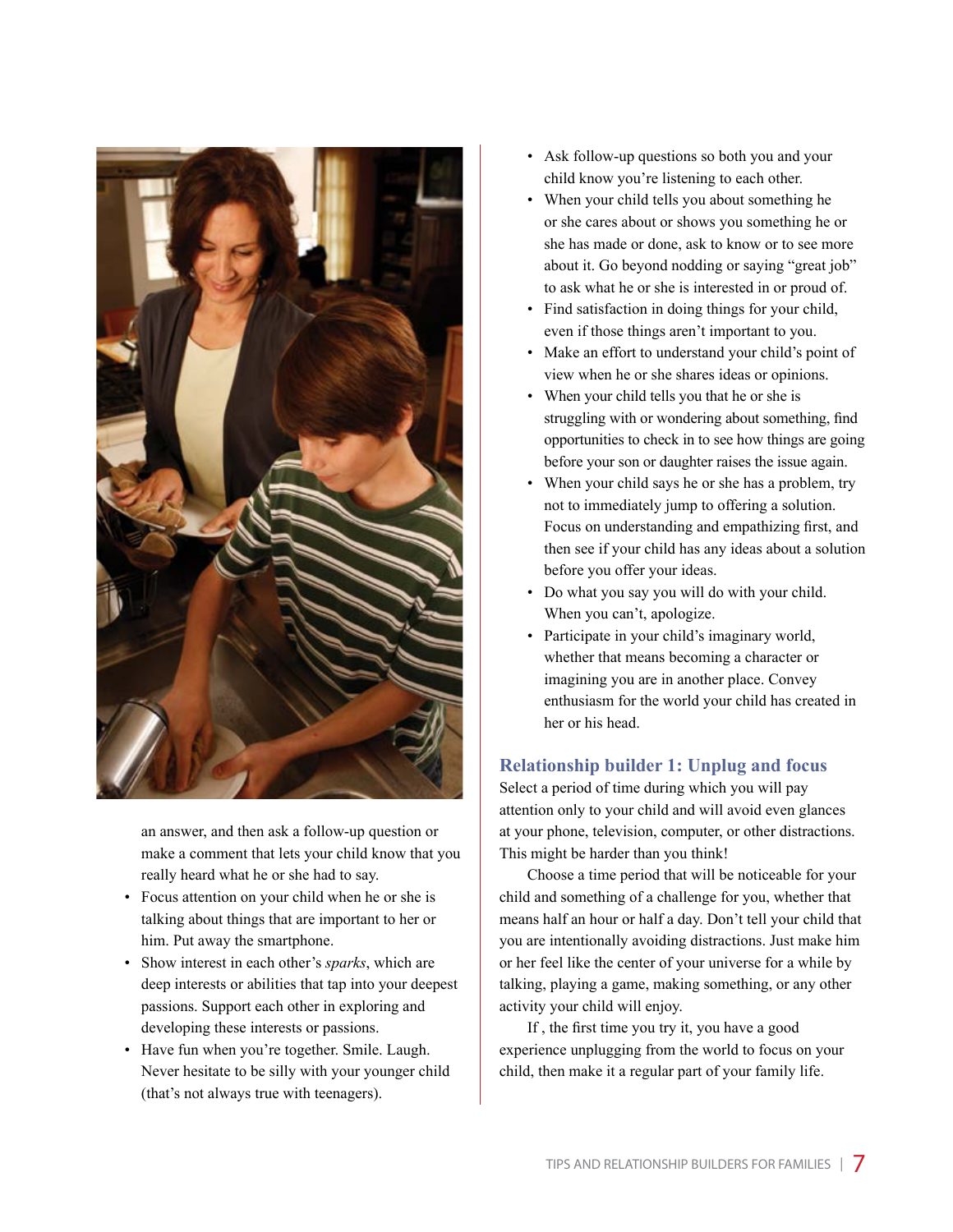#### **Relationship builder 2: Say they matter most**

Make a list of all the things you do in your life, from going to your job to paying bills to shopping for groceries and other general or unique things you often do. At the top of the list put your child's (or your children's) name. Show it to your child and tell her or him that they are more important to you than all those other things. Explain why you care about them so much.

#### **Relationship builder 3: Surface strengths**

Find a time when your family is together and ask everyone to write down the qualities they like about a member of the family on slips of paper. Have them only write down the qualities—such as being hard working, or considerate, or funny—without writing down the name of the family member they are thinking about.

After everyone has finished writing, put all of the slips in a bowl and then pass the bowl among the family members and ask each person to pick and read one (with reading assistance, if necessary). After each good quality is read, ask people to guess which member of the family the good quality describes.

End the activity by stressing how many good qualities exist in your family.

#### **Challenge growth: Parents' perspectives**

Percentage of parenting adults who report strength in each action step that challenges growth in their relationship with their child.



#### **Relationship builder 4: What's valuable to you?**

Ask your child to imagine that your family has been invited to get on a spaceship to go live on another planet together. Tell your child that each of you has only 15 minutes to select five physical objects from your home to bring along with you. Ask your child to take a minute to think about what he or she would bring.

If your child is old enough, ask him or her to write the things down before sharing them with you. While your child shares the things she or he would bring, write them down. While your child is writing or thinking about the question, do the same.

Then ask your child to share the first thing he or she would bring, and why. Next tell your child the first thing you would bring, and why. No judgments allowed! Just talk about why the things you chose were most important to you. Think about what her or his responses tell you about your child.

## **Challenge growth**

*"Having high expectations means a lot in our house. You know? An 'F because you didn't try' is not the same as an 'F and you gave everything you had.'"*

We all need nudges that push us to work hard on achieving our goals. We challenge our kids to grow by pushing them beyond what's comfortable, raising questions, and testing their abilities in ways that are demanding, stimulating, and motivating. We also help them keep them heading in a positive direction by setting appropriate limits. These ideas and activities can help you examine how you challenge growth in your child.

#### **Tips for challenging growth**

- Tell your child about people and ideas that have inspired you.
- Talk with your child about the positive things he or she has to look forward to in the future.
- Expect your child to do her or his best, even when doing something he or she doesn't like.
- Help your child find her or his own solutions rather than just telling him or her what to do.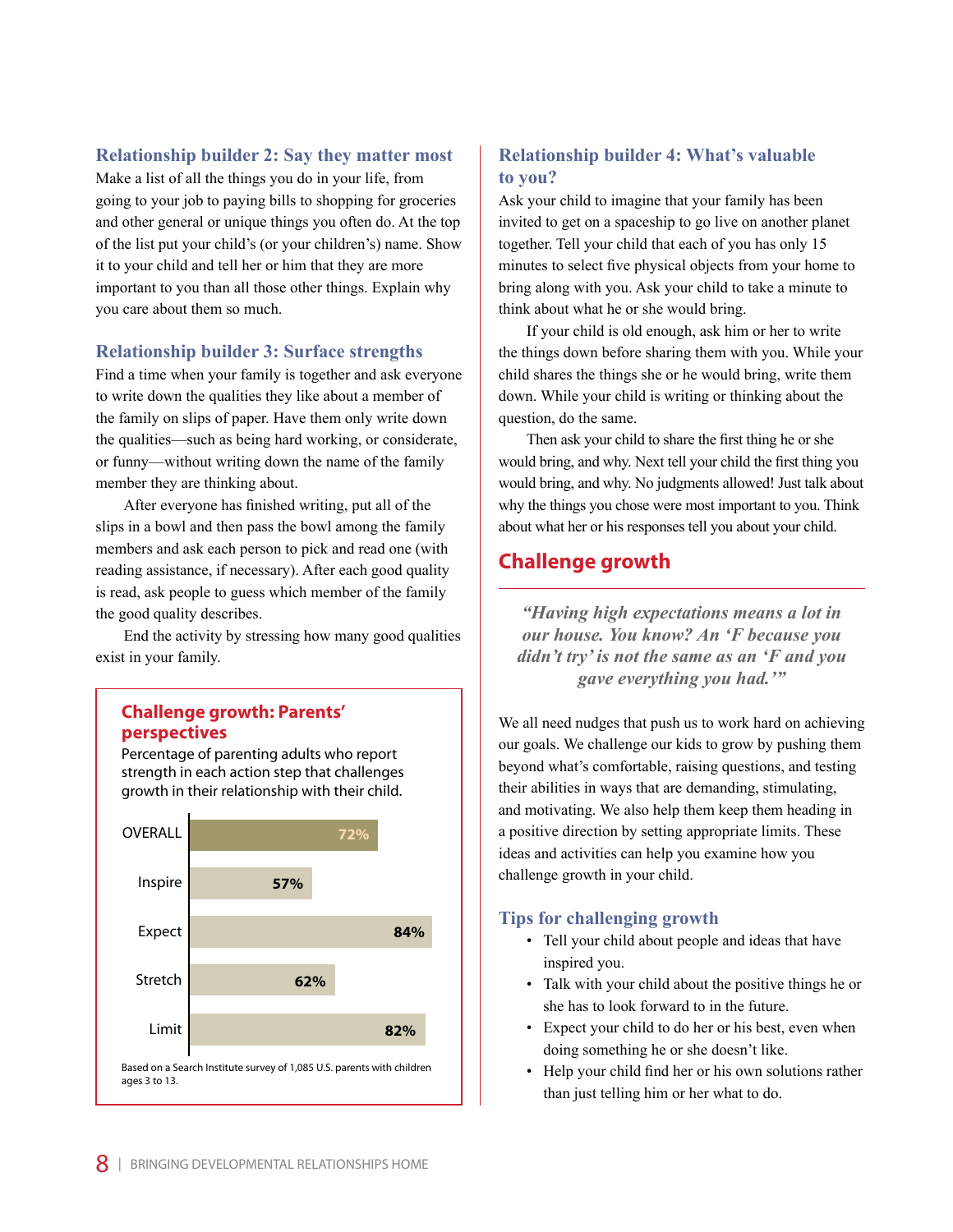

- Challenge your child to try things that are a little hard for him or her.
- Tell your child about a person who really inspires you now or one who did in the past. If possible, introduce your child to that person.
- Teach your child that making mistakes is part of learning.
- Praise your child for working hard and sticking to tasks even if he or she does not get the right answer or win the competition.
- Require your child to take responsibility if he or she does something wrong.

#### **Relationship builder 5: Letter to the future**

Sit down and write a letter to your child as if it is 20 years in the future and he or she is living a good life.. Make the letter interesting and informal and even funny if possible.

Your objective is to convey to your child that he or she has an exciting and important future to look forward to and that you have high expectations and hopes for him or her in many areas of life.

#### **Relationship builder 6: Listing limits**

Use this activity to see your family's rules and limits through the eyes of your child. Without reminding your child about family rules, ask your child to talk about or write down the behaviors that he or she thinks are not acceptable in your family.

After your child has completed his or her list, talk about the behaviors he or she listed. Then add to the list any that you think are important but that your child did not include. Ask your child why she or he thinks your family has those limits or rules.

Talk about the role of limits in our lives. They may keep us from doing things we want to do, but they also keep everyone safe and help people live together more peacefully and happily.

#### **Relationship builder 7: Ready or not?**

Sit down with your child and make a list of the things that you don't allow him or her to do at the her or his current age, such as piercing ears, going on a date, staying out late, or seeing certain movies. Once you have a list that captures things that are important to you and your child, ask your child to say or write down the ages at which he or she should be allowed to do each thing.

After your child has completed the list, discuss the ages at which you think it will be acceptable to do the activities. Explore why it is important for young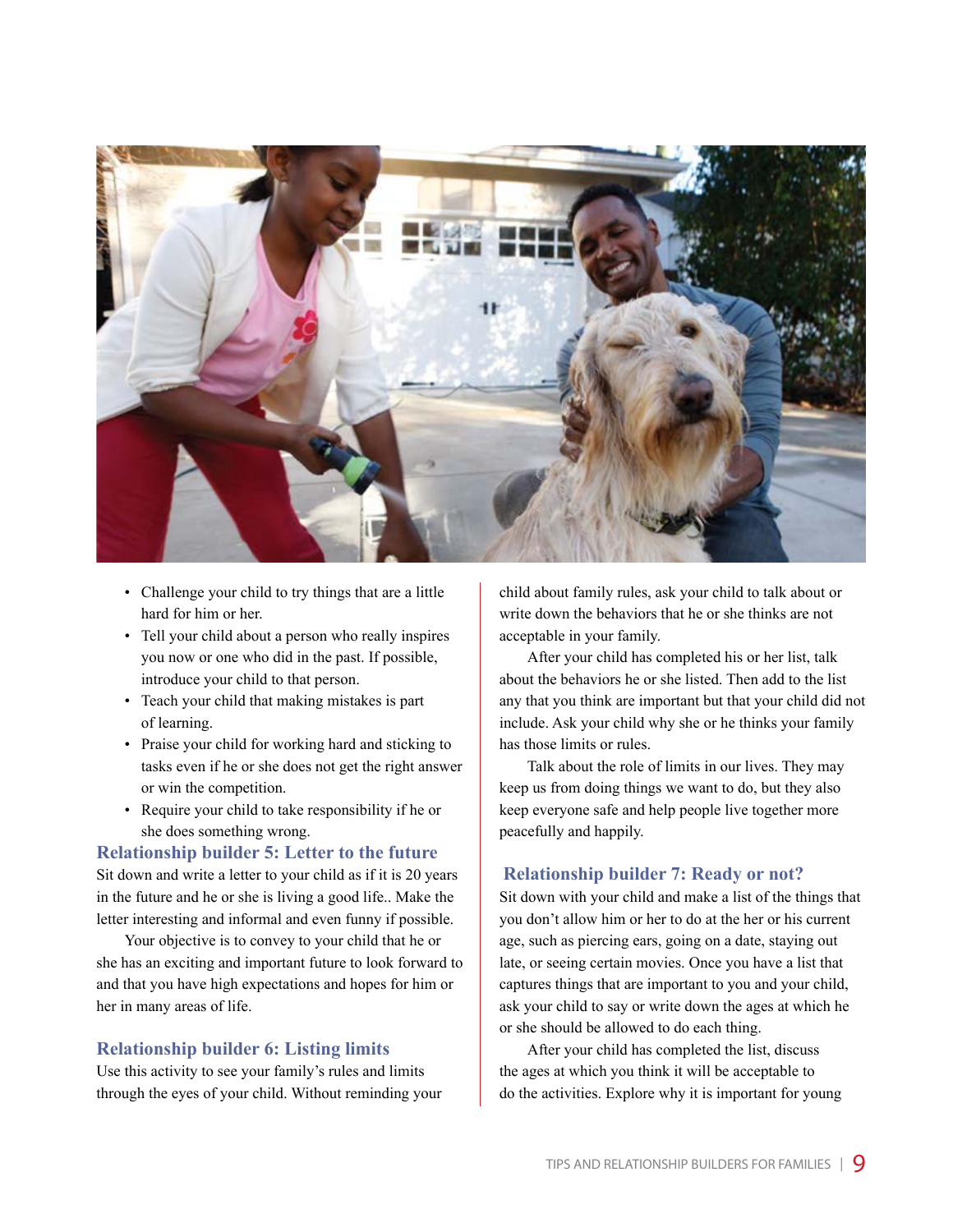people to have limits in their lives and why getting older comes with new opportunities and new responsibilities. If there are areas where your child wants more freedom, talk about what would be needed for you to be comfortable with renegotiating certain limits based on increased responsibility.

**Relationship builder 8: Who has gone before?** With your child, collect photos, videos, documents, and other artifacts to create a family timeline about the history of your family. Ask your child for ideas of things to put in the timeline. Point out things that you can be proud of, including both accomplishments and obstacles that were overcome. Ask your child what aspect of this family history she or he is most curious about or proud of. Emphasize that your child is part of this proud history and that she or he has the opportunity to contribute to it by living a positive life today and in the future.

#### **Relationship builder 9: Proudest moment**

Talk with your child about times that he or she has been proud of something they achieved. This thing can be something your child achieved without help or that he or she did with assistance. Write down a word or phrase to summarize each time your child has felt proud. Then look over the list and ask your child if one time stands out as his or her single proudest moment in life so far.

Talk about what made that such a proud moment and what it might say about your child's interests and talents and future. In the coming days and weeks, find other ways to help your child feel a similar sense of pride in what he or she has accomplished.

## **Provide support**

*"I've made it my goal that I will be there 150% for her, no matter what. I don't care what we have to go through, we'll be there. You know? I'll give her the shirt off my back to show her that she's always got us."*

An important way families stick together is helping each other in practical ways to stay on track to learn, grow, complete tasks, and achieve goals. The following activities focus on this kind of support.



#### **Tips for providing support**

- Praise your child for her or his hard work, whether he or she succeeds or fails.
- Encourage your child to try new things he or she might be interested in. If your child is afraid to try something new because she or he is worried it might be too hard, explain that everyone has to start somewhere. Tell your child that if he or she tries something challenging and it doesn't go well, it doesn't mean he or she failed. It is just an opportunity to try again and get better.
- When you teach your child a skill, demonstrate it by breaking it into smaller steps.
- Model the values, attitudes, and behaviors you want your child to follow.
- Talk with your child about the need to do some things that you don't want to do in order to be able to do the things you do want to do. Share stories of things you do that you didn't (or don't) enjoy but that you did to enable you to achieve other goals that were important to you.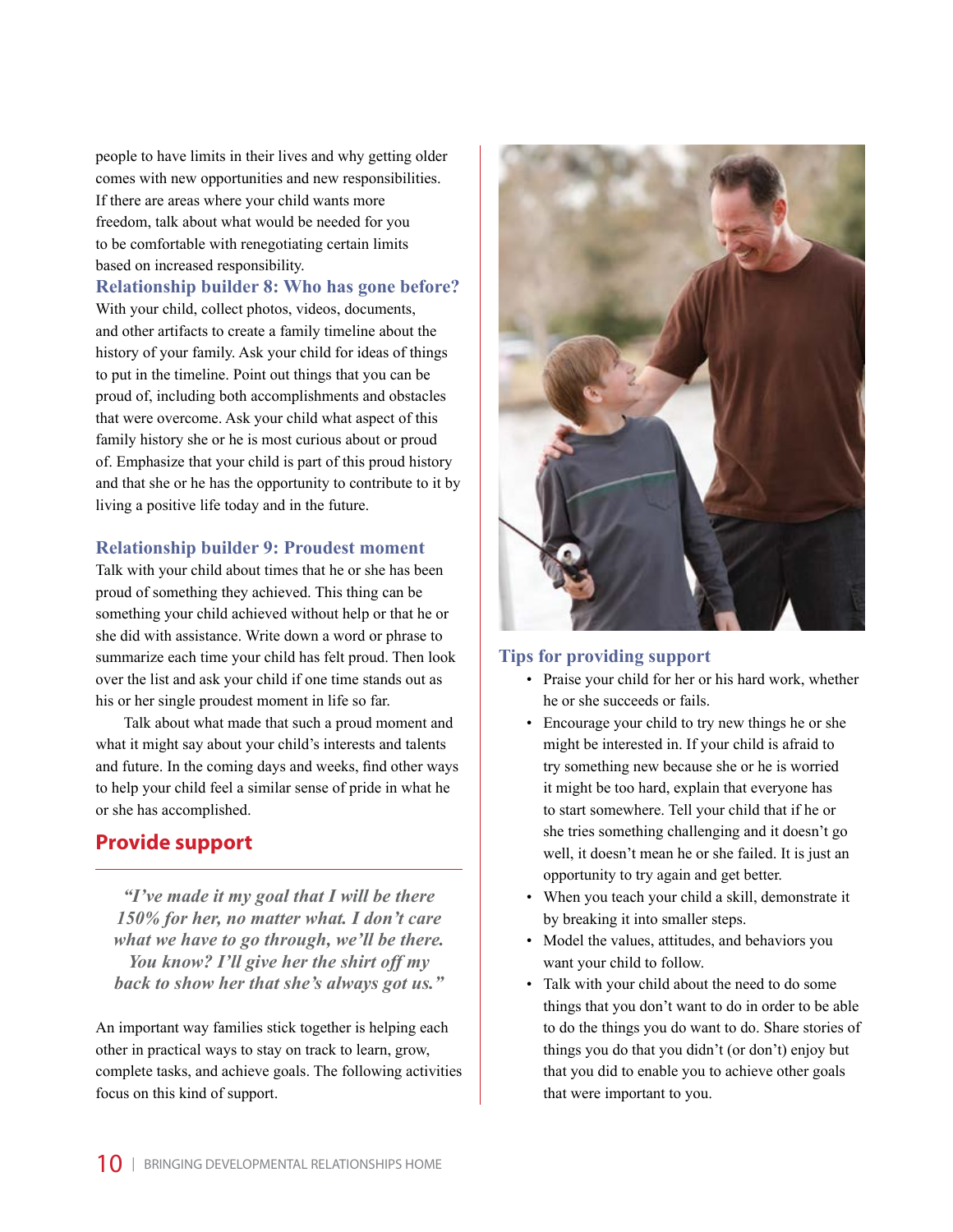• When your child is not getting the help he or she needs from another adult, talk to the person and try to find a solution.

#### **Relationship builder 10: Help reach a goal**

Help your child select a goal that she or he wants to achieve and that you are going to work together to accomplish. Select an intermediate goal that will take weeks (not days or years) to complete. It could involve schoolwork or a favorite activity, but it needs to be a goal your child has, not just one that you want him or her to achieve.

Work with your child to brainstorm the benefits of achieving the goal. Then brainstorm obstacles to achieving it. (Studies have shown that identifying both the benefits and the obstacles at the same time makes it more likely the goal will be achieved.) Then help your child think of ways to remove the obstacles if and when they are encountered.

Finally, help your son or daughter break the goal down into smaller steps that will lead toward the larger goal. Help your child set a date for reaching the goal. While your child is working to achieve the goal, check in regularly to see how things are going.

If your child reaches the goal, celebrate the accomplishment and ask your child to think about why

#### **Provide support: Parents' perspectives**

Parenting adults who report strength in each action that provides support in their relationship with their child.



he or she succeeded. If your child did not achieve the objective, celebrate the effort and discuss what he or she could do differently in the future to increase the chances of successfully completing goals.

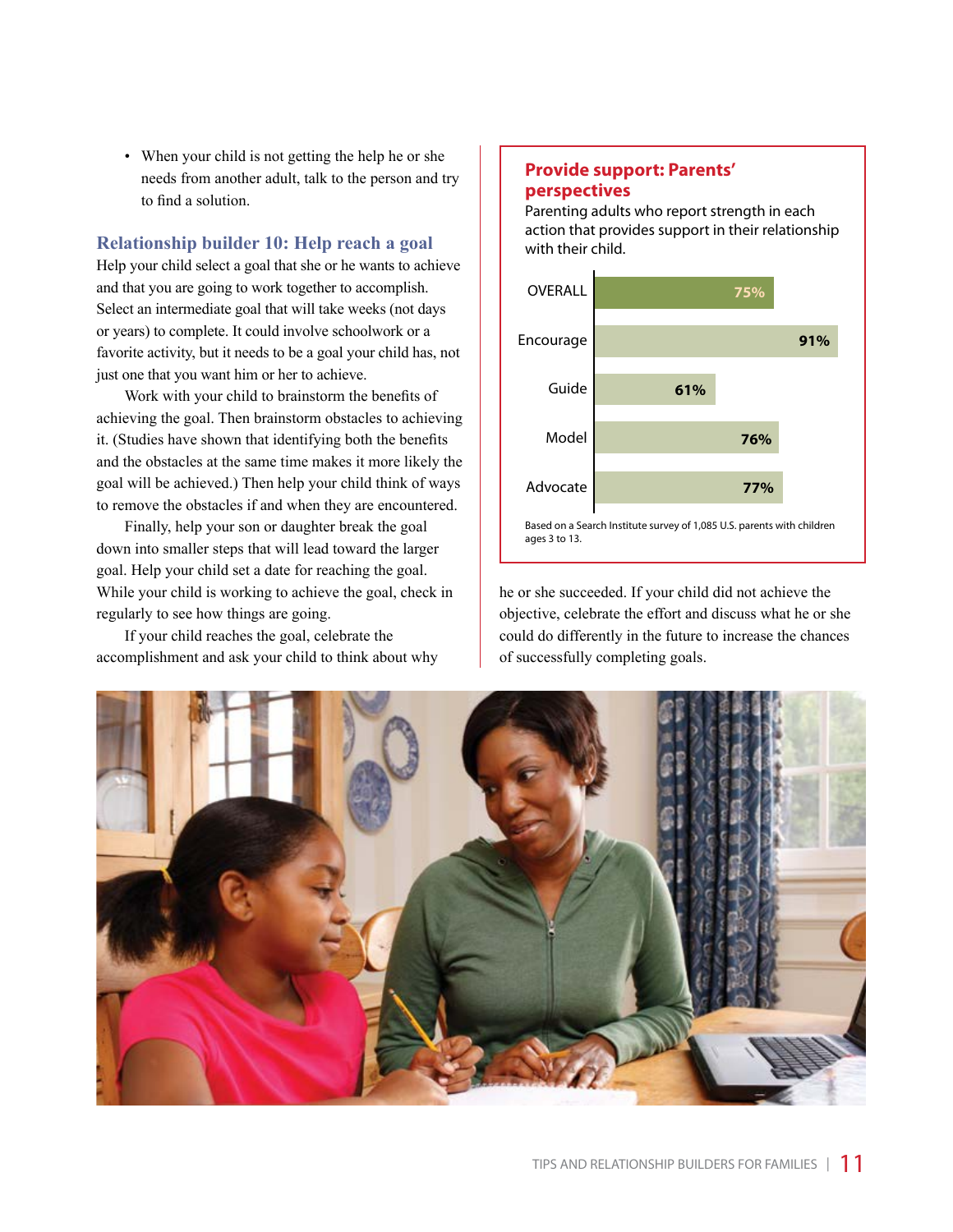Whether your child reached the goal or not, ask her or him to share what they learned, enjoyed, or found most interesting as they were working on their goal.

#### **Relationship builder 11: Do what's right**

Tell your child about a time in your life when you did what you believed was right even if others disagreed or you had to pay a price for what you did. Ask your child if he or she ever feels pressure to do things that don't feel right. If the answer is yes, ask for an example and discuss it together. Talk about the importance of standing up for what is right and encourage your child to talk with you if she or he ever feels pressure not to do the right thing.

#### **Relationship builder 12: Stand up for me**

Ask your child if there is a time or a place in his or her life where he or she doesn't feel safe or feels she or he is being treated unfairly. If your child answers that there is such a time or place, talk about things your child could do to deal with the situation. Also talk to relevant adults in that situation to attempt to understand and resolve the issue.

After you have done that, let your child know you took steps to address the concern. Even if you aren't successful, it is important your child knows you made the effort.

## **Share power**

#### *"Respect them. And expect them to respect you in return."*

Relationships involve a give and take. Kids learn and grow when they have a voice in the family and are part of making decisions that affect them. How we share power—how that changes as our kids grow up—prepares them to be responsible, contributing adults. The following activities examine how you share power in your family.

#### **Tips for sharing power**

- Respect your child's opinions, even when you disagree.
- When you're in a disagreement, take time to understand each other's point of view.
- Be open to changing your opinions on important topics based on what you learn from your child.

#### **Share power: Parents' perspectives**

Percentage of parenting adults who report strength in each action that shares power in their relationship with their child.



- When your child doesn't understand what you're trying to teach, try to show her or him in a different way.
- Create something new together that neither of you has done before. Options could include devising a new recipe, building something, painting a picture, or creating a piece of music.
- Develop new interests based on things you learn from your child.
- The next time your child comes to you about a large or small problem, don't provide the answers or solve the problem. Instead, say something like, "Let's see what you can do," and then ask your child find solution with your guidance.
- Respect one another's point of view, even if you disagree.

#### **Relationship builder 13: Listen first**

When your child gets upset about something or when he or she has done something wrong, listen carefully and let your child know that you understand his or her feelings before you respond. Use words such as "It sounds like you feel that . . . " and then do your best to describe how your child is feeling in order to let him or her know that you understand your child's perspective even if you don't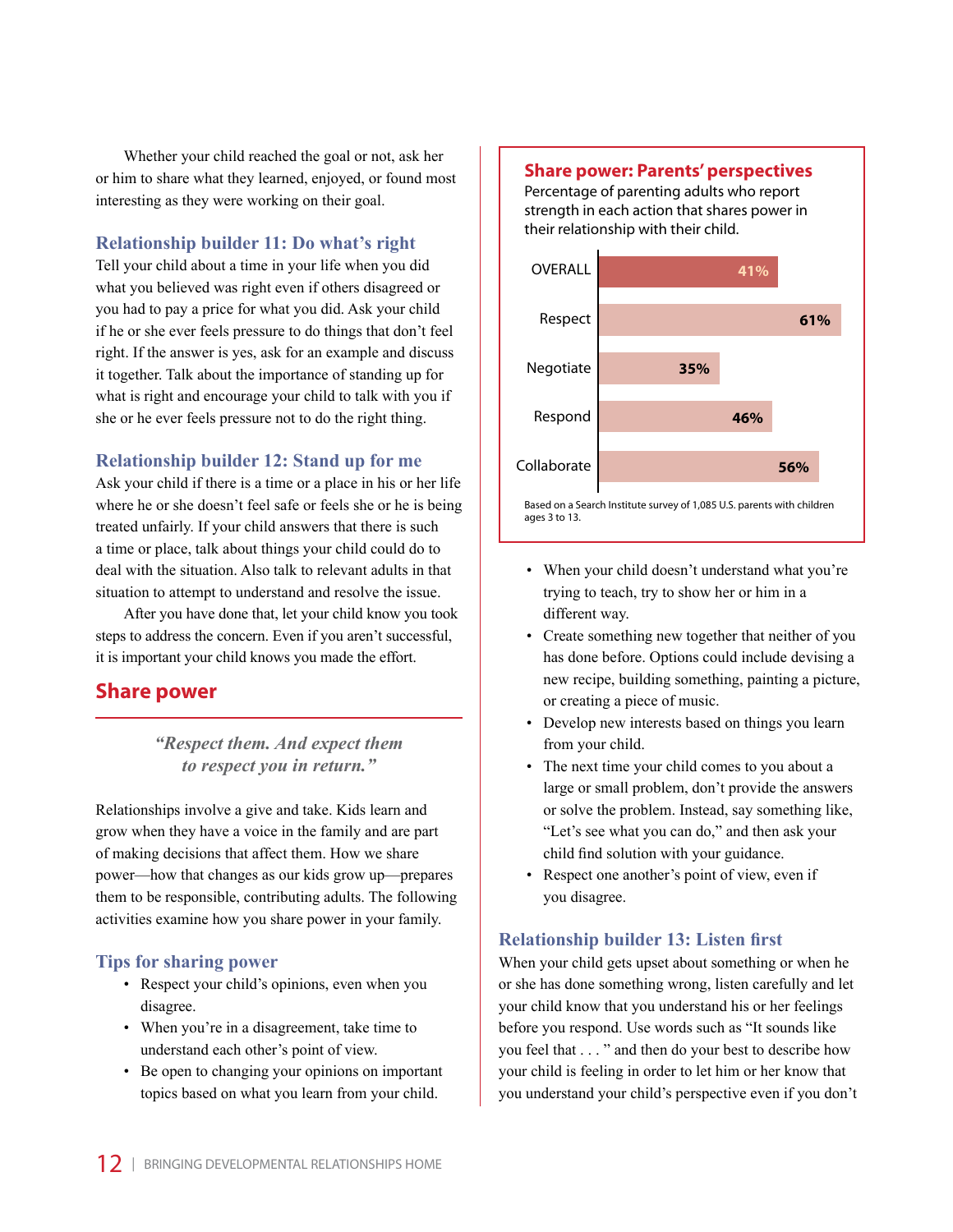agree with it. Communicate that you understand and care about how the child feels even if you believe that he or she needs to make different decisions in the future.

#### **Relationship builder 14: You choose**

Find a time when you need or want your child to make a decision and then provide him or her with several distinct options to choose from. Provide your child with at least two options, but not so many options that your son or daughter will struggle to choose among them. For example, offer four books from which your child can choose two bedtime stories, or offer several snacks from which they can choose one.

To the greatest extent possible, let your child make the decision without interference, although you can provide guidance on which option might be the best one from your perspective. If your child chooses an option different from the one you advised or that you would have chosen, you can mention that to your child, but let the child make the final decision.

#### **Relationship builder 15: Family meeting**

Hold a family meeting to discuss issues that are important to each member of the family. Let your child(ren) help determine the agenda for the meeting. Include as many kid-suggested items as possible on the agenda so that the young people feel that their ideas and priorities truly matter in the family. Write and print the meeting agenda in advance so that children will see their ideas included on a printed and official agenda. When you come to those items during the meeting, be sure to let your child express whatever ideas and opinions he or she considers important before you provide an adult perspective.

#### **Relationship builder 16: Time together**

Select a single day or an entire vacation and let your child help plan what you will do. Invite your child to suggest ideas for the day or the trip before you suggest any of your own. Do as many of your child's ideas as possible. As you move through the day or the vacation, celebrate your child's choices and thank him or her for the good ideas. If your child struggles to think of enough or any activities, provide him or her with several ideas to get started and ask him or her to choose one.

#### **Relationship builder 17: Teach something**

Ask your child to teach you how to do something that you currently do not know how to do. For example, a young child could draw a tower or build one out of Legos. An older child could play a song on a musical instrument or demonstrate videogame skills.

Pay close attention while your child does the teaching and ask your child questions that allow him or her to demonstrate their expertise. After your child has finished teaching, ask her or him how it felt. Encourage your child to share what he or she knows and can do with others in the future.

# **Expand possibility**

*"I believe in him just as much as he believes in me. So I try to support him by being interested in what he likes, and trying it out."*

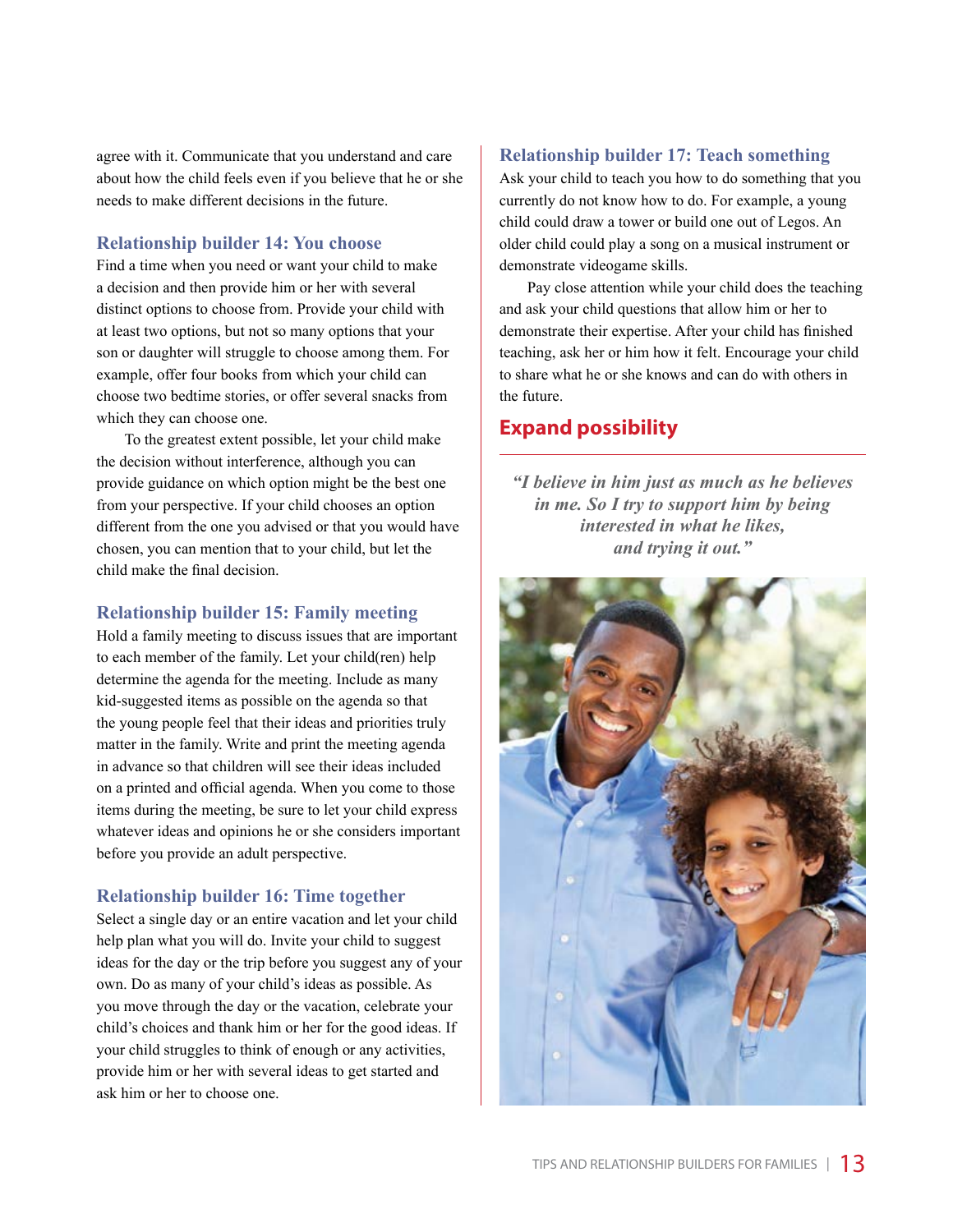We help each other grow in our families when we look beyond what we already know and imagine new possibilities in the future. This involves trying new things, going new places, and meeting people. Try the following activities.

#### **Tips for expanding possibility**

- Show your child how to ask for help when he or she needs it and then help your child practice that skill. For example, when he or she wants something in a restaurant or store, help your child ask a waiter or clerk for help rather than doing it for your child.
- Do a volunteer service activity together. Ask your child for ideas of causes or places where he or she would like to volunteer.
- Find opportunities for your child to spend time with people who are different from your family.
- Introduce your child to new music, art, or activities.
- Introduce your child to other trustworthy adults who have a hobby or interest that your child shares.

#### **Relationship builder 18: Map relationships**

Encourage your child to think about the people he or she interacts with at home, in your extended family, at school,

#### **Expand possibility: Parents' perspectives**

Percentage of parenting adults who report strength in each action that expand possibility in their relationship with their child.



in afterschool programs, in the community, and in other places where he or she spends time. Invite them to think about both adults and other kids.

More specifically, ask your child the following questions: (1) Who do you think really cares about you? (2) Who tells you that you should work on things to do them better? (3) Who helps you do things? (4) Who really listens to you and who sometimes lets you decide things for yourself? (5) Who tells you about new things, takes you to new places, and introduces you to new people?

Take brief notes during the conversation so you have a record of your child's responses. Share the notes with your child afterwards, then keep them for future reference. If your child names people you don't know, ask questions to learn more about them. If there is an area of your child's life (i.e. school) in which he or she does not experience one or more of the five essential actions that define a developmental relationship, talk about ways that he or she might make new connections in those environments. You may want to reach out to adults in those environments to encourage them to help your child build developmental relationships.

#### **Relationship builder 19: Different from us**

Introduce your child to a person, a family, or a community or an organization that comes from a culture different from yours. You can visit community festivals, restaurants, and museums to expand your child's perspective. Explain that meeting people who are different from us can make life more interesting and helps us get along better with others in our world. Discuss ways that this new culture is similar and ways that it is different from your own.

#### **Relationship builder 20: Scavenger hunt**

Visit a museum or a similar organization without your children and find interesting things for them to see and do there. While you are there, plan a scavenger hunt that the children will lead on a later visit. Give your child clues to find the things in the museum. Whatever they find, celebrate the hunt and ask your child what she or he thought about the "treasures" they found. Find a creative way to celebrate your child's participation in the scavenger hunt and the results—whatever they might be.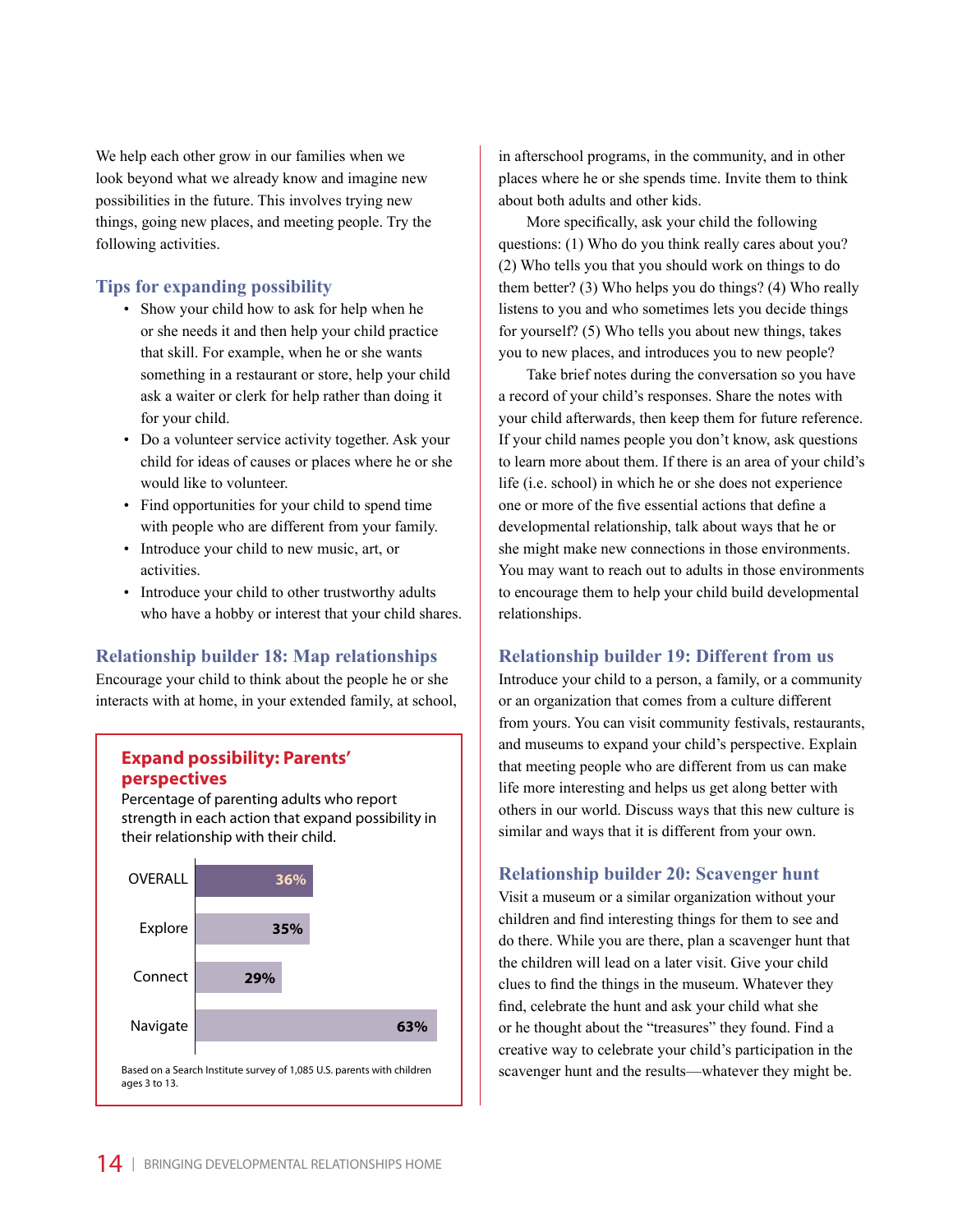#### Display 4

# **Tracking Your Family's Experiences with Relationship Builder Activities**

Use this checklist to keep track of the Relationship Builder activities you try. Put a checkmark by those you try. Make a note about what you learned from the activity—or what you'd do differently the next time.

|                                     | <b>Relationship Builder</b><br><b>Activity</b> | <b>Tried</b><br>It | <b>How Did It Go?</b> |
|-------------------------------------|------------------------------------------------|--------------------|-----------------------|
| <b>Express</b><br><b>Care</b>       | 1. Unplug and focus                            | $\Box$             |                       |
|                                     | 2. Say they matter most                        | $\Box$             |                       |
|                                     | 3. Surface strengths                           | $\Box$             |                       |
|                                     | 4. What's valuable to you?                     | $\Box$             |                       |
| <b>Challenge</b><br><b>Growth</b>   | 5. Letters to the future                       | $\Box$             |                       |
|                                     | 6. Listing limits                              | $\Box$             |                       |
|                                     | 7. Ready or not                                | $\Box$             |                       |
|                                     | 8. Who has gone before?                        | $\Box$             |                       |
|                                     | 9. Proudest moment                             | $\Box$             |                       |
| <b>Provide</b><br><b>Support</b>    | 10. Help reach a goal                          | $\Box$             |                       |
|                                     | 11. Do what's right                            | $\Box$             |                       |
|                                     | 12. Stand up for me                            | $\Box$             |                       |
| <b>Share</b><br><b>Power</b>        | 13. Listen first                               | $\Box$             |                       |
|                                     | 14. You choose                                 | $\Box$             |                       |
|                                     | 15. Family meeting                             | $\Box$             |                       |
|                                     | 16. Time together                              | n                  |                       |
|                                     | 17. Teach something                            |                    |                       |
| <b>Expand</b><br><b>Possibility</b> | 18. Map relationships                          | $\Box$             |                       |
|                                     | 19. Different from us                          | П                  |                       |
|                                     | 20. Scavenger hunt                             | ┚                  |                       |
|                                     |                                                |                    |                       |